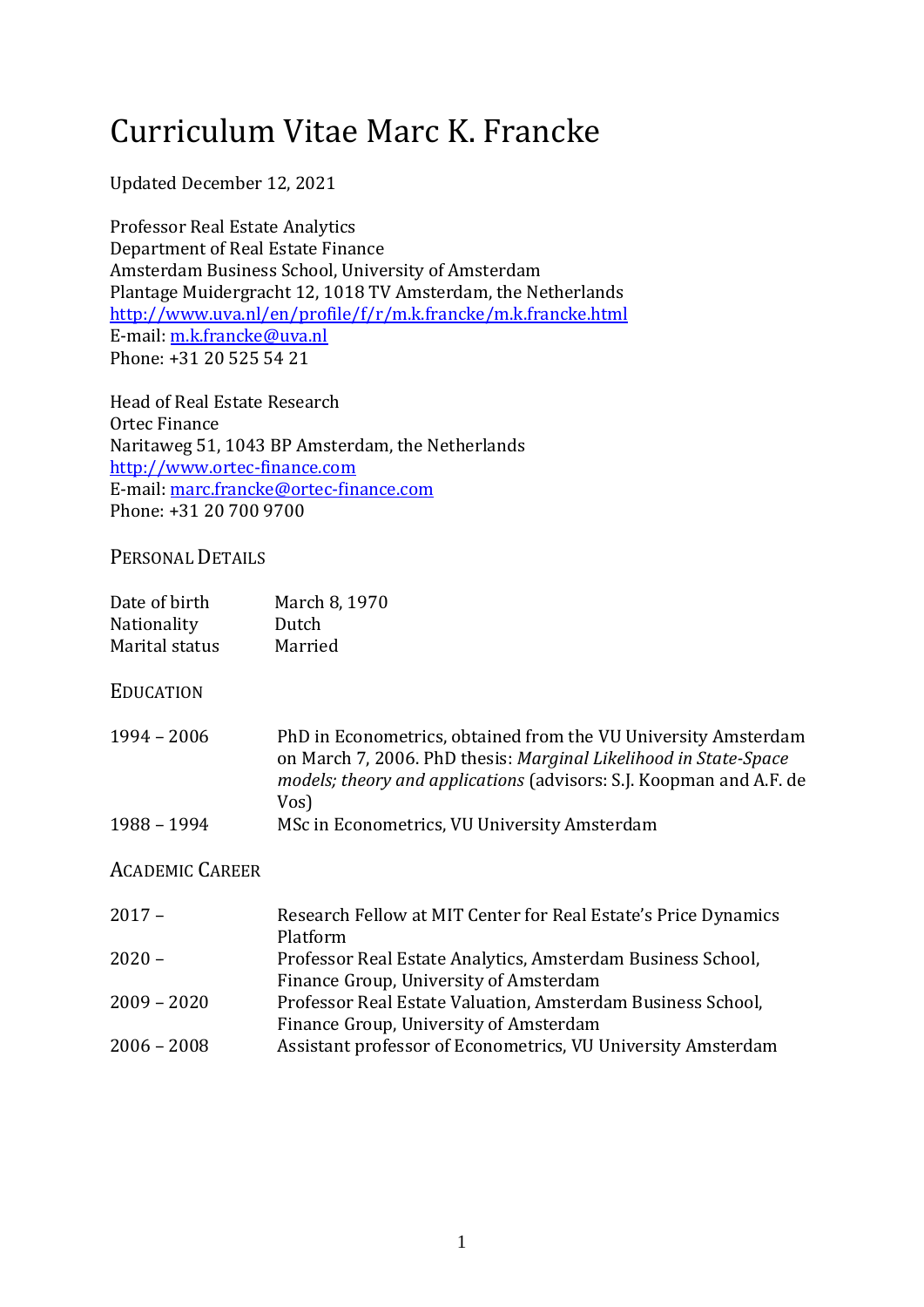RESEARCH INTERESTS

**Real Estate:** Real Estate Markets; Price Dynamics and Index Construction; Liquidity; Automated Valuation Models; Housing Markets; Fintech **Econometrics:** Time Series; State space models; Kalman filter, Machine learning BUSINESS CAREER 2009 – Head of Real Estate Research at Ortec Finance R&D Labs 2001 – 2008 Co-founder and general manager of OrtaX, a firm specialized in mass appraisal of real estate by the use of statistical models. The models are used by local governments for property tax and housing corporations for measuring the indirect returns. 1994 – 2000 Amsterdam Council Tax office (Dienst Belastingen Gemeente Amsterdam) Development and implementation of real estate mass appraisal models.

# TEACHING EXPERIENCE

| $2008 -$      | Lectures in the courses                                                                                                           |
|---------------|-----------------------------------------------------------------------------------------------------------------------------------|
|               | - Advanced Real Estate Valuation                                                                                                  |
|               | Real Estate Valuation and Investment                                                                                              |
|               | Real Estate Markets                                                                                                               |
|               | Real Estate Investment                                                                                                            |
|               | - Real Estate Finance and Portfolio Management                                                                                    |
|               | University of Amsterdam                                                                                                           |
| $2006 - 2008$ | Undergraduate courses in Quantitative Methods and Statistics<br>(Seminars), VU University Amsterdam                               |
| $2001 - Now$  | Lectures in the courses<br>Big data, machine learning and artificial intelligence<br>- Real Estate Valuation<br>- Market Analysis |
|               | Amsterdam School of Real Estate                                                                                                   |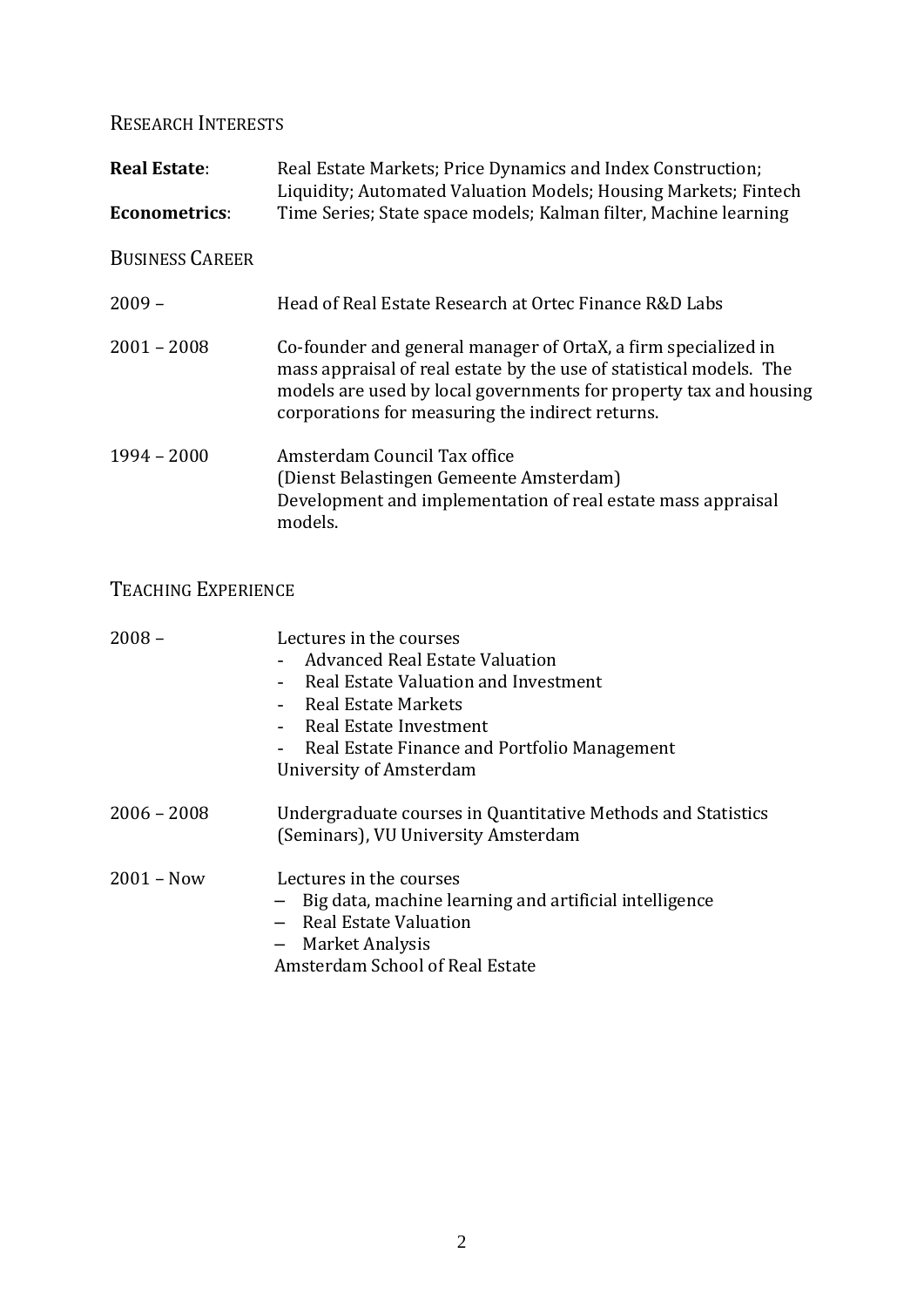### PUBLICATIONS

## *Publications in Journals*

Francke, M.K. and A.M. van de Minne (2021), Daily Appraisal of Commercial Real Estate: A New Mixed Frequency Approach, Forthcoming in *Real Estate Economics*.

van der Vlist, A., M.K. Francke and D. Schoenmaker (2019), Agglomeration Economies and Capitalization Rates: Evidence from the Dutch Real Estate Office Market, Forthcoming in *The Journal of Real Estate Finance and Economics*.

van de Minne, A.M., M.K. Francke and D.M. Geltner (2021), Forecasting US Commercial Property Price Indexes using Dynamic Factor Models, *Journal of Real Estate Research*, https://doi.org/10.1080/08965803.2020.1840802.

Francke, M.K. and A.M. van de Minne (2021), Modeling Unobserved Heterogeneity in Hedonic Price Models, *Real Estate Economics*, https://doi.org/10.1111/1540- 6229.12320.

van Dijk, D.W. and M.K. Francke (2021), Commonalities in Private Commercial Real Estate Market Liquidity and Price Index Returns, *The Journal of Real Estate Finance and Economics*, https://doi.org/10.1007/s11146-021-09839-z.

Francke, M.K. and M. Korevaar (2021), Housing markets in a pandemic: Evidence from historical outbreaks, *Journal of Urban Economics*, 123.

Leib, M., Köbis N., Francke, M.K., Shalvi S. and Roskes, M. (2021), Precision in a Seller's Market: Round Asking Prices Lead to Higher Counteroffers and Selling Prices, *Management Science*, 67 (2), 1048 – 1055.

van de Minne, A.M., M.K. Francke, D.M. Geltner and White, R. (2020), Using Revisions as a Measure of Price Index Quality in Repeat-Sales Models, *The Journal of Real Estate Finance and Economics*, 60(4), 514-553.

van Dijk, D.W. and M.K. Francke (2018). Internet search behavior, liquidity, and prices in the housing market, *Real Estate Economics*, 46(2), 368-403.

Dröes, M.I. and M.K. Francke (2018), What Causes the Positive Price-Turnover Correlation in European Housing Markets?, *The Journal of Real Estate Finance and Economics*, 57(4), 618-646.

Francke, M.K. and A.M. van de Minne (2017), The Hierarchical Repeat Sales Model for Granular Commercial Real Estate and Residential Price Indices, *The Journal of Real Estate Finance and Economics*, 55(4), 511 – 532.

Francke, M.K. and A.M. van de Minne (2017). Land, Structure and Depreciation, *Real Estate Economics*, 45(2), 415 – 451.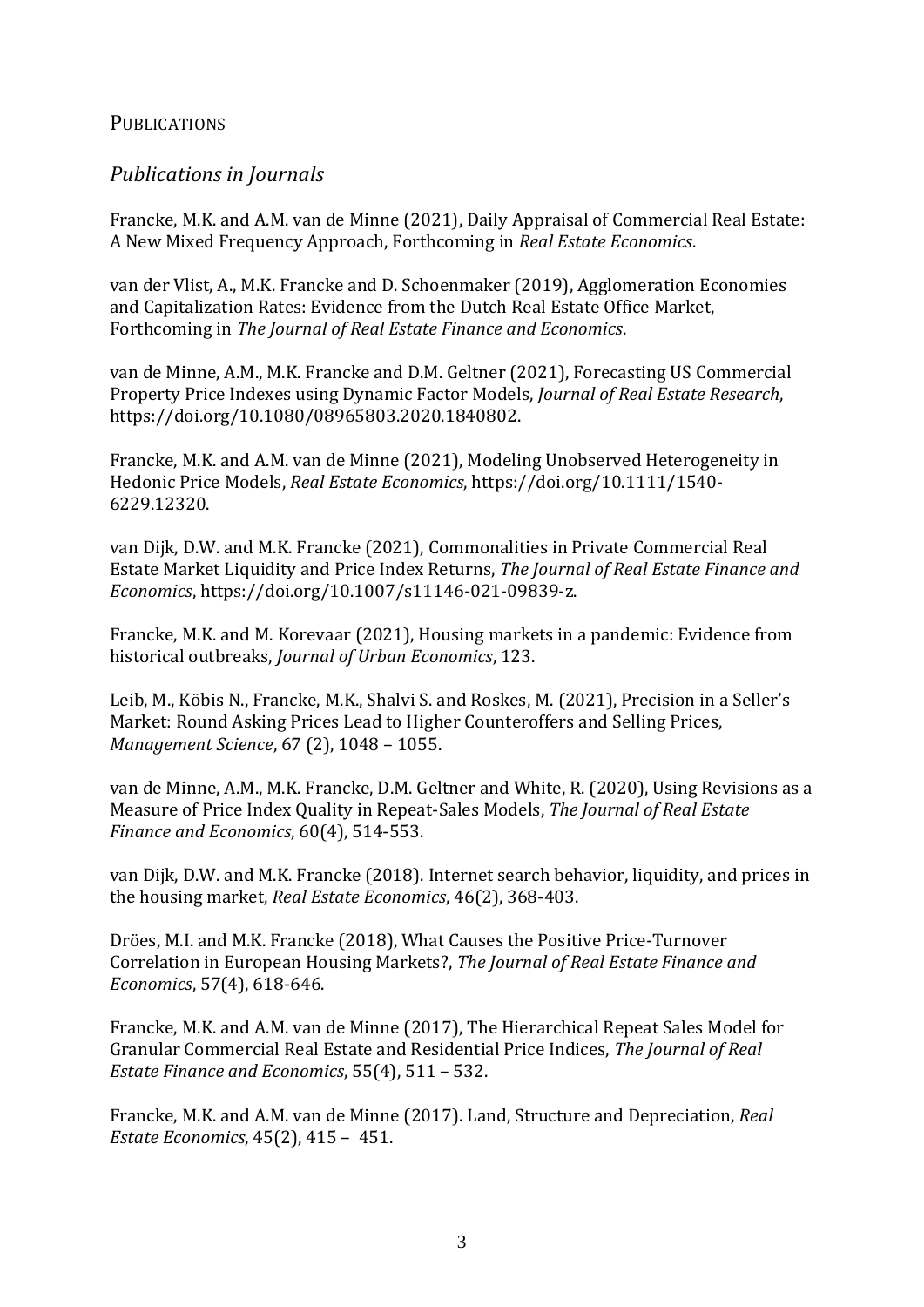van Bragt, D., M.K. Francke, S.N. Singor and A. Pelsser (2015). Risk-neutral valuation of real estate derivatives. *Journal of Derivatives*, 23 (1), 89-110.

Francke, M.K. and F.P.W. Schilder (2014). Losses on Dutch residential mortgage insurances. *Journal of European Real Estate Research*,7(3), 307-326.

Constantinescu, M. and M.K. Francke (2013). The Historical Development of the Swiss rental market- A new Price Index, *Journal of Housing Economics*, 22, 135 – 145.

De Wit, E.R., P. Englund, and M.K. Francke (2013). Price and Transaction Volume in the Dutch Housing Market, *Regional Science and Urban Economics*, 43, 220 – 241.

Francke, M.K. (2010). Repeat Sales Index for Thin Markets. A Structural Time Series Approach, *The Journal of Real Estate Finance and Economics*, 41(1), 24 - 52.

Francke, M.K., S.J. Koopman and A.F. de Vos, (2010). Likelihood functions for state space models with diffuse initial conditions. *Journal of Time Series Analysis,* 31 (6), 407 - 414.

Francke, M.K. and A.F. de Vos (2007). Marginal Likelihood and Unit Roots. *Journal of Econometrics*, 137(2), 708 - 728.

Francke, M.K. and G.A. Vos (2004). The Hierarchical Trend Model for Property Valuation and Local Price Indices. *The Journal of Real Estate Finance and Economics*, 28 (2), 179 - 208.

Francke, M.K. and A.F. de Vos (2000). Efficient Computation of Hierarchical Trends. *Journal of Business and Economic Statistics*, 18 (1), 51 - 57.

Francke, M.K., D.B. Needham, and P. Bosma (1997/1998). How the City of Amsterdam is using Econometric Modelling to Value Real Estate. *Journal of Property Tax Assessment & Administration*, 3, 25 - 46.

*Academic publications in other Dutch Journals*

Kroon, D. en M.K. Francke (2021). Automated valuation models. Exploration of a machine learning approach. *Real Estate Research Quarterly*, 19, (2), 28-36.

Korevaar, M., M.K. Francke en P. Eichholtz (2021), Dure huizen maar geen zeepbel in Amsterdam, *Economisch Statistische Berichten*, 106 (4793), 32 – 34.

Hans, L., M.K. Francke en P. De Vries (2020). Opkomst particuliere investeerders op de woningmarkt. *Real Estate Research Quarterly*, 19, (2), 28-36.

Francke, M.K. en M. van der Schans (2019), Kopers in Amsterdam houden beperkt rekening met erfpachtbetalingen, *Economisch Statistische Berichten*, 104 (4780), 592 – 594.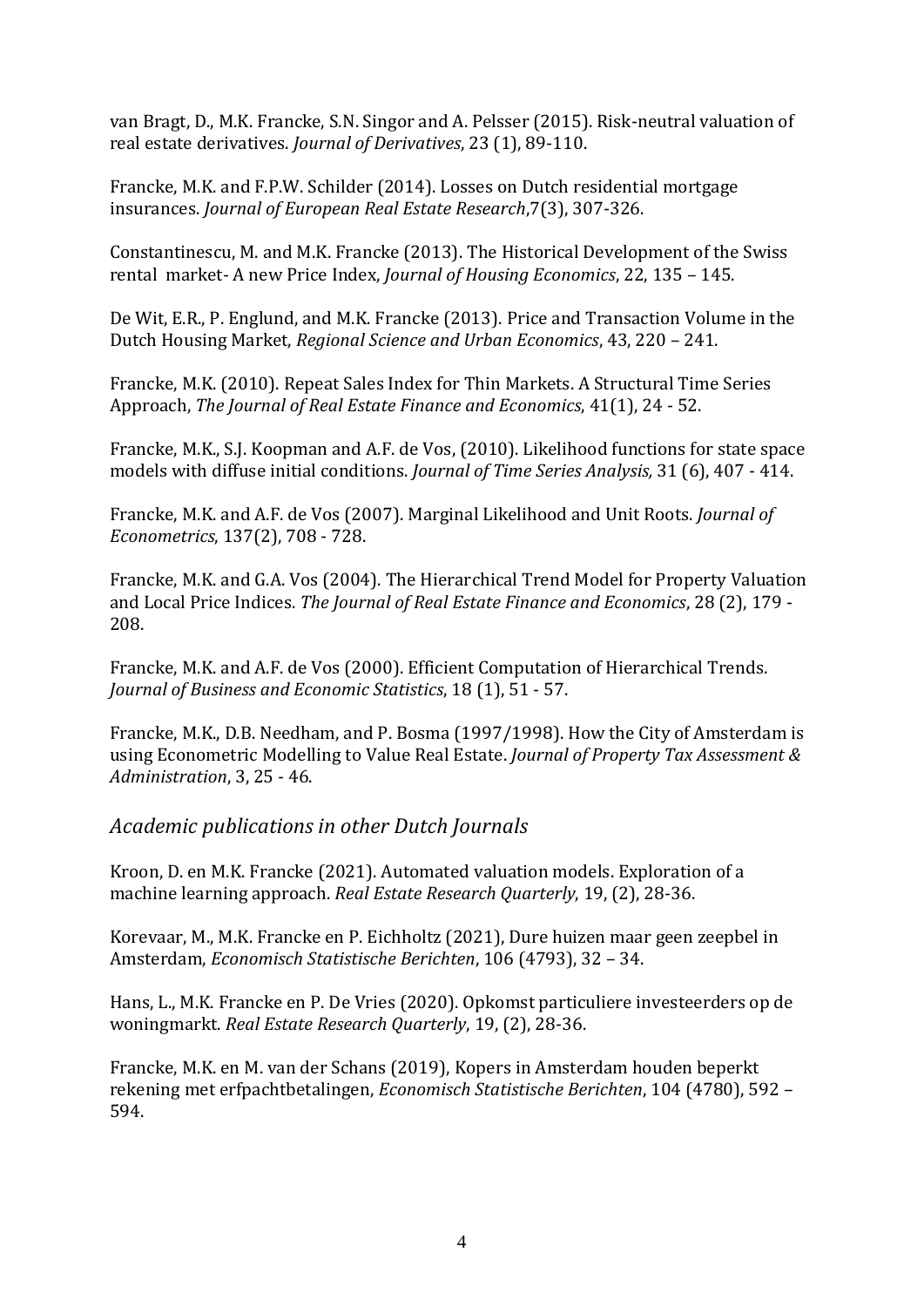Beimer, J. en M.K. Francke (2019), Out-of-Sample House Price Prediction by Hedonic Price Models and Machine Learning Algorithms, *Real Estate Research Quarterly*, 18(2),  $13 - 20.$ 

Schaaf, M., J. Groenewegen en M.K. Francke (2018), Mediaberichtgeving is een voorlopende indicator voor de huizenmarkt, *Economisch Statistische Berichten*, 103 (4767), 495 – 497.

Francke, M.K., F. Schilder, P. de Vries, en J. Conijn (2018), Effecten mogelijke rentestijging in de koopsector, *ASRE research paper*, 2018-01.

Francke, M.K., F. Harleman, and W. Kosterman (2017), Determinanten en dynamiek van de huren in de vrije sector, *Economisch Statistische Berichten*, 102(4752), 377 – 379.

Van Dijk, D., M.K. Francke en M. Mastrogiacomo (2017), Beperking hypotheekrisico zichtbaar met loan level data, *Economisch Statistische Berichten*, 102(4749S), 27 – 31.

Droës, M.I. and M.K. Francke (2017), De relatie tussen prijzen en transactievolumes in Europese woningmarkten, *Real Estate Research Quarterly*, 16(2), 18 – 26.

van der Windt, N., M.K. Francke, P. de Vries en P. van Dalen (2015). Woningprijzen koppelen zich regelmatig los van fundamenten: meer inzicht in de woningprijsdynamiek. *Real Estate Research Quarterly*, 14 (2), 4-11.

Francke, M.K., A.M. van de Minne, en J.P. Verbruggen (2015). De sterke gevoeligheid van woningprijzen voor kredietvoorwaarden. *Economisch-Statistische Berichten*, 100 (4713 & 4714), 426-429.

Francke, M.K., P. van Gool en A.M. van de Minne (2014). Prijsindex voor commercieel vastgoed. Real Estate Research Quarterly, 13(4), 47 - 57.

Francke, M.K. and F. Schilder (2013). Schade en schuld op de hypotheekmarkt. *Economisch-Statistische Berichten*, 98 (4668), 558-560.

van de Minne, A.M. en M.K. Francke, (2013), Prijsontwikkelingen starterswoningen. Starters slaan hun slag, *Real Estate Research Quartely*, 12(4), 33 - 39.

Van de Minne, A. en M.K. Francke, (2012), De waardebepaling van grond en opstal, *Real Estate Research Quartely*, 11(3), 14 - 23.

Francke, M.K. (2010). How Bloated is the Dutch Housing Market? *Real Estate Research Quarterly*, 9 (1), 48-54.

Francke, M.K. (2010). A State-Space Model for Residential Real Estate Valuation. *Aenorm*, 18 (July), 4-7.

Francke, M.K., T. Kuijl, T. en B. Kramer (2009). De betrouwbaarheid van Nederlandse huizenprijsindices. *Real Estate Research Quarterly*, 8(3), 5 - 11.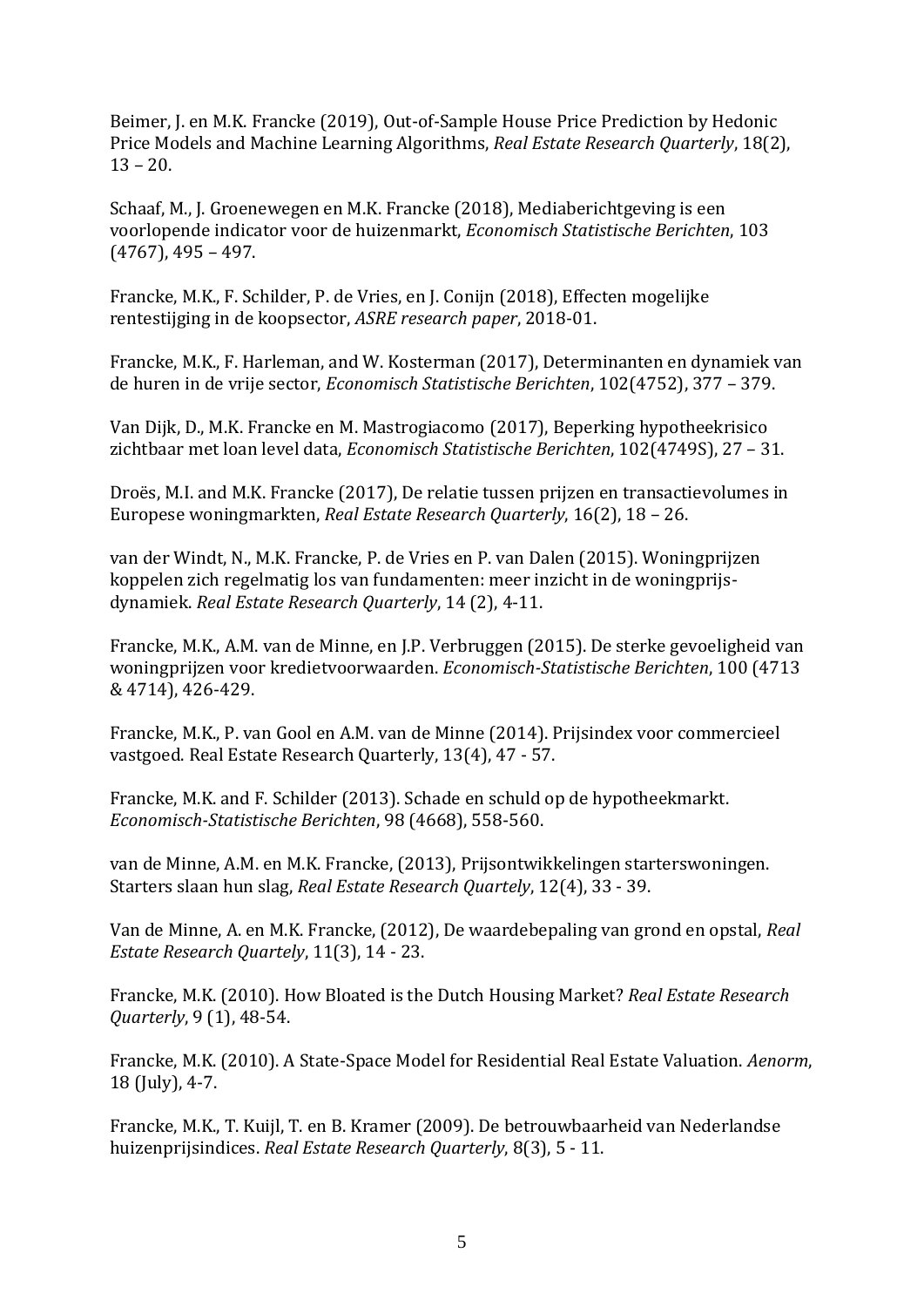Kramer, B., T. Kuijl, en M.K. Francke (2009). Invloed woningprijsfluctuaties. *Real Estate Research Quarterly*, 8(3), 12 - 19.

Francke, M.K. (2005). Taxeren van courant onroerend goed zonder referentieverkopen. *Property Research Quarterly*, 5, 28–35.

## *Publications in Volumes and Proceedings*

Francke, M.K. (2008). The Hierarchical Trend Model, In T. Kauko and M. Damato (eds), *Mass Appraisal Methods; An International Perspective for Property Valuers,* 164 - 180, Wiley-Blackwell RICS Research, 2008.

Boelen, B., Francke, M.K. en van de Paverd, F. (1997). Modelmatige bepaling van grondwaarde. In N.C. Harkes (eds), *Trends in de berekening van grondkosten*, 35 - 54, Delftse Universitaire Press.

Francke, M.K. (1996). De waarde van omgevingskenmerken, In L.B. Uittenbogaard en G. A. Vos (eds), *Waardebepaling Vastgoed. Enkele actuele ontwikkelingen*, 74 - 88, Stichting voor Beleggings- en Vastgoedkunde (Amsterdam School of Real Estate).

## *Professional publications*

Hans, L., Plegt, M., Wisman, H., de Vries, P. en J. Zuidberg, 2021, Dynamiek op de koopwoningmarkt. Positie koopstarters en keep-to-let, Kadaster, Commissioned by Ministry of the Interior and Kingdom Relations.

Francke, M.K. en M. van 't Hek (2020), WOZ-erfpachtcorrectie bij commercieel vastgoed, Ortec Finance, 12 maart 2020, Commissioned by municipality of Amsterdam.

Hans, L., van der Harst, F., Tillema, M., de Vries, P. and Francke, M.K. (2019), Opkomst particuliere investeerders op de woningmarkt. Onderzoek naar mogelijke woningprijseffecten, Kadaster, Commissioned by Ministry of the Interior and Kingdom Relations.

Francke, M.K. en M. van der Schans, Erfpachtcorrectie van verkoopcijfers in Amsterdam in het kader van de Wet WOZ, 2019, Ortec Finance, Commissioned by municipality of Amsterdam.

Francke, M.K., E. Hennink, I. de Heus and P. Tuijp (2018), Understanding Real Estate Illiquidity Premiums Better, INREV research paper.

Francke, M.K. (2017), In: Commercial Property Price Indicators: Sources methods, and issues, Eurostat.

Francke, M.K. and Broekmeulen, B. (2016), De ontwikkelingen op de woningmarkt rond het Groningenveld: actualisatie 2<sup>e</sup> kwartaal 2016, Ortec Finance, 3 augustus 2016.

Francke, M.K. and Broekmeulen, B. (2016), De ontwikkelingen op de woningmarkt rond het Groningenveld: actualisatie 3<sup>e</sup> kwartaal 2015, Ortec Finance, 29 maart 2016.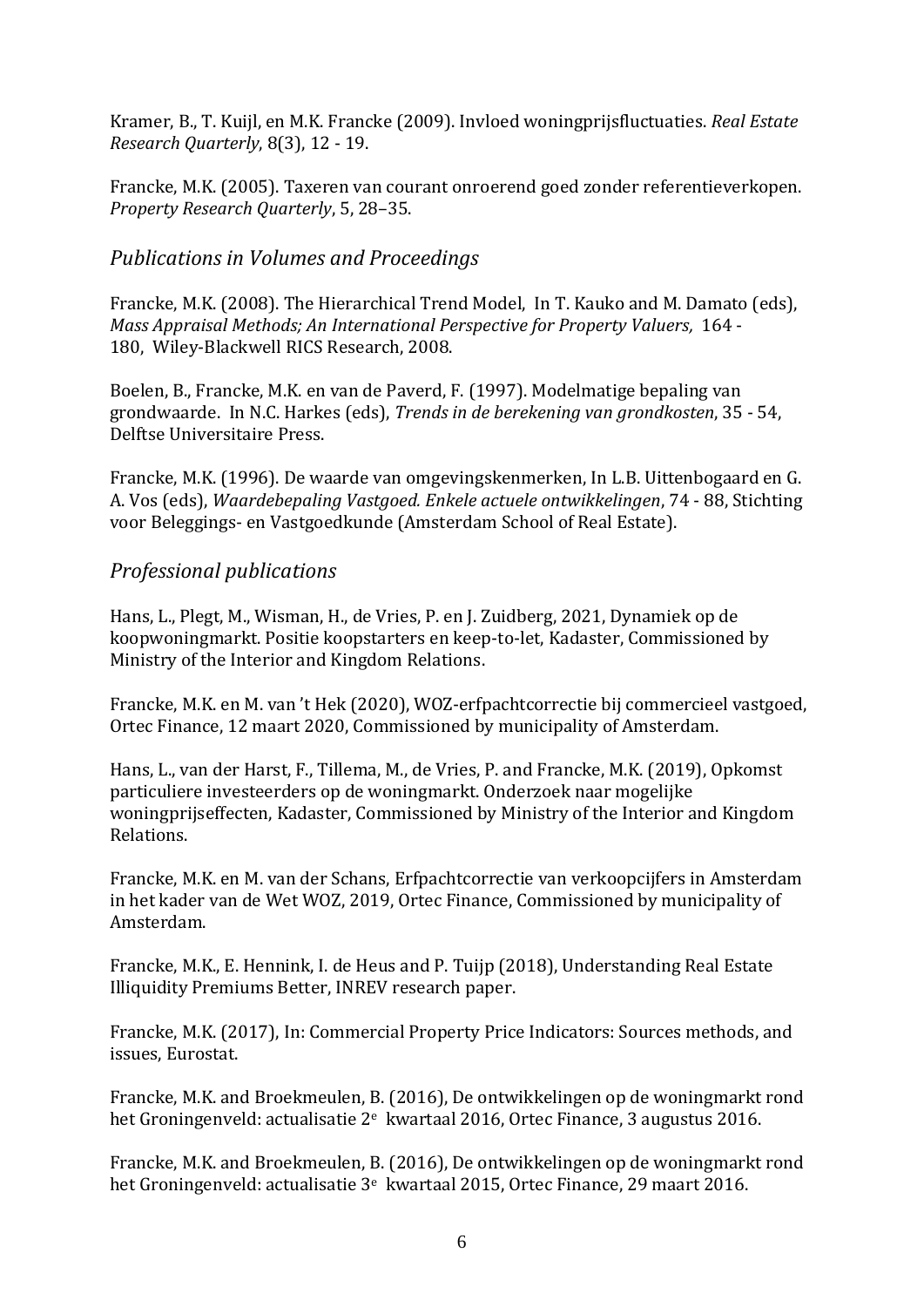Francke, M.K. (2016), Voorspelling van de ontwikkeling op de woningmarkt rond het Groningenveld, Ortec Finance, 29 maart 2016.

Francke, M.K. and Lee, K.M. (2015), De ontwikkelingen op de woningmarkt rond het Groningenveld: actualisatie 4<sup>e</sup> kwartaal 2014, Ortec Finance, 21 mei 2015.

Francke, M.K. and Lee, K.M. (2014), De ontwikkelingen op de woningmarkt rond het Groningenveld: actualisatie 3<sup>e</sup> kwartaal 2014, Ortec Finance, 16 december 2014.

Francke, M.K. and Lee, K.M. (2014), De ontwikkelingen op de woningmarkt rond het Groningenveld: actualisatie 1<sup>e</sup> en 2<sup>e</sup> kwartaal 2014, Ortec Finance, 8 oktober 2014.

Francke, M.K. and Lee, K.M. (2014), De invloed van fysieke schade op verkopen van woningen rond het Groningenveld, Ortec Finance, 6 oktober 2014.

Francke, M.K. and Lee, K.M. (2014), De ontwikkelingen op de woningmarkt rond het Groningenveld: actualisatie 4e kwartaal 2013, Ortec Finance, 24 april 2014.

Francke, M.K. and Lee, K.M. (2014), De ontwikkelingen op de woningmarkt rond het Groningenveld: actualisatie 3e kwartaal 2013, Ortec Finance, 15 januari 2014.

Francke, M.K. and Lee, K.M. (2013), De ontwikkelingen op de woningmarkt rond het Groningenveld: actualisatie 2e kwartaal 2013, Ortec Finance, 23 oktober 2013.

Francke, M.K. and Lee, K.M. (2013), De waardeontwikkeling op de woningmarkt in aardbevingsgevoelige gebieden rond het Groningenveld, Ortec Finance, 12 augustus 2013.

Francke, M.K. (2011). Kwaliteitsbeoordeling van een model en de kenmerken, Syllabus VastgoedCert: hercertificering 2012: modelmatige waardebepaling, 7 – 32.

Francke, M.K. (2011). Waarderingsmodellen voor de vergelijkingsmethode, Syllabus VastgoedCert: hercertificering 2012: modelmatige waardebepaling, 33 – 51.

Francke, M.K. (2010). Modelmatige bepaling van de waarde in het economische verkeer. In P.J.M. de Graaff – Saarloos en I. Vermeulen (eds), *WOZ-taxatie*, 187 – 198, Doetinchem: Reed Elsevier.

Francke, M.K. (2010). Krimp en woningprijzen. De invloed van demografische krimp op de woningprijs, SEV, Rotterdam.

Francke, M.K. (2008). Modelmatige waardebepaling. In P.J.J.M. van den Bosch en J.M. Monsma (eds), *WOZ-praktijk pakket,* Reed Business Information.

Francke, M.K. en Saarloos, P.J.M. (2008). Onderbouwing taxatie, In P.J.J.M. van den Bosch en J.M. Monsma (eds), *WOZ-praktijk pakket,* Reed Business Information.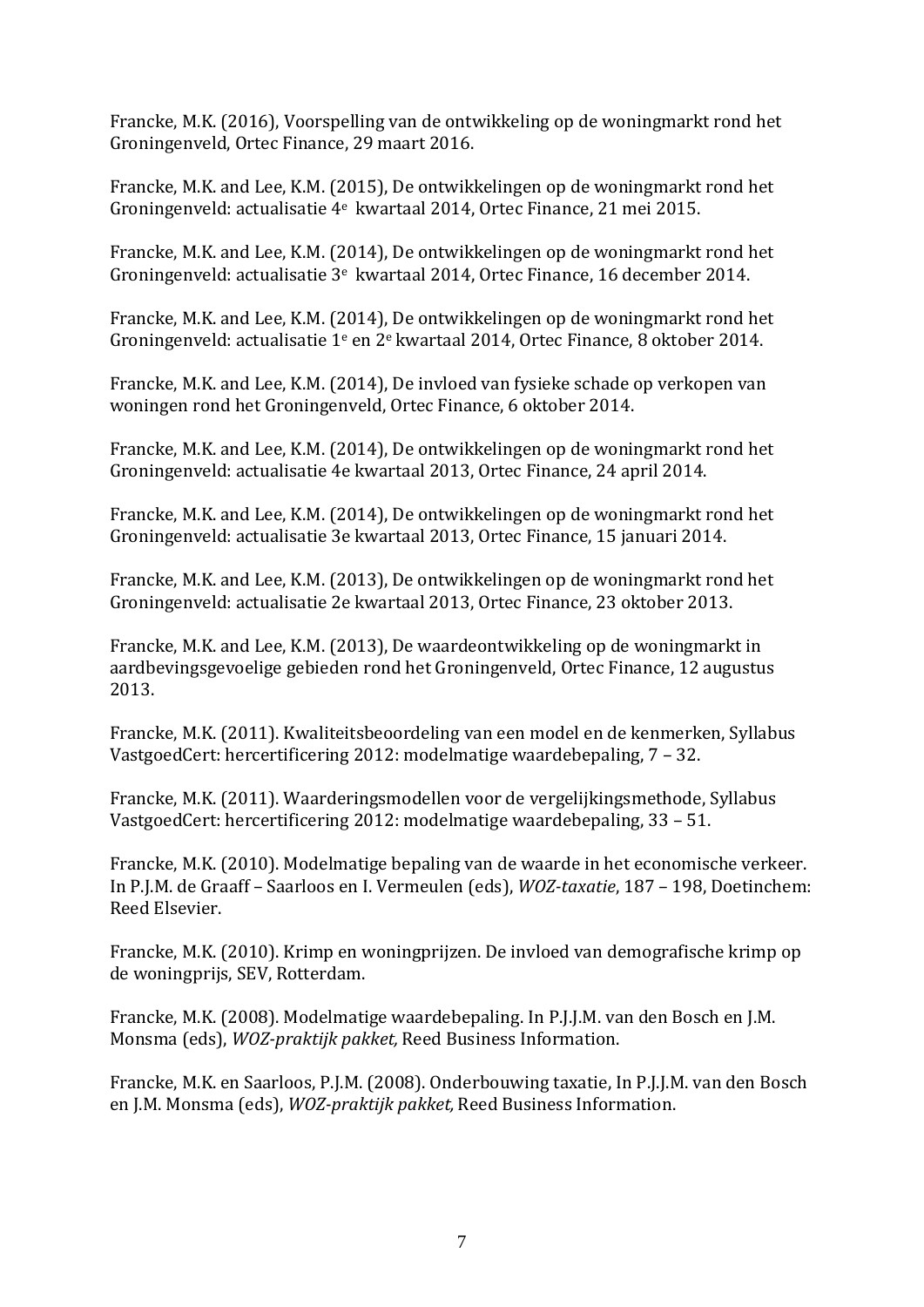Francke, M.K. (2008). Modelmatige bepaling van de waarde in het economisch verkeer. In P.J.M. Saarloos en I. Vermeulen (eds), *Zakboekje WOZ-taxaties*, 192 - 199*,* Reed Business Information.

Francke, M.K. (2003). Geautomatiseerde waardebepaling, In P.J.J.M. van den Bosch en J.A. Monsma, *Praktijkhandboek WOZ*, Reed Business Information.

# *Monographs (English)*

Francke, M.K. (2010). *Casametrics. The art of modelling and forecasting the market value of houses*. Amsterdam (extensive summary of inaugural speech).

Francke, M.K. (2006). *Marginal Likelihood in State-space Models. Theory and Applications*, Thesis,VU University Amsterdam.

# *Monographs (Dutch)*

Francke, M.K. (2010), Casametrie. De kunst van het modelleren en het voorspellen van de marktwaarde van woningen, Vossiuspers UvA, Amsterdam (oratie).

## *Working- and discussion papers*

Korevaar, M. and Francke, M.K. (2021), Baby Booms and Asset Booms: Demographic Change and the Housing Market.

Francke, M.K. en D. Kroon (2021), Machine Learning in Real Estate Valuation, Ortec Finance Research Paper.

Van Dijk, D.W. and Francke, M.K. (2019), Integration of Funding and Market Liquidity in Real Estate: International Evidence.

Wang, Y., Francke, M.K. and Dröes, M.I. (2018), The Impact of the Time to Close on Residential Transaction Prices.

Korevaar, M. and Francke, M.K. (2018), When Birth or Death Hits Home: Demography, Growth and the Housing Market in Paris and Amsterdam, 1400-present.

Francke, M.K. (2017), The Role of the Holding Period Distribution in Repeat Sales Models.

Francke, M.K. (2016), Efficient estimation of state-space models with large and unbalanced observation vectors.

Francke, M.K., Harleman, F. and Kosterman, W. (2016), Huurprijzen NVM. Onderzoek naar prijsbepalende factoren, Ortec Finance Applied Working paper No. 2016-02.

van Dijk, D. and M.K. Francke (2015), Internet search behavior, liquidity and prices in the housing market, DNB working paper 481, De Nederlandsche Bank.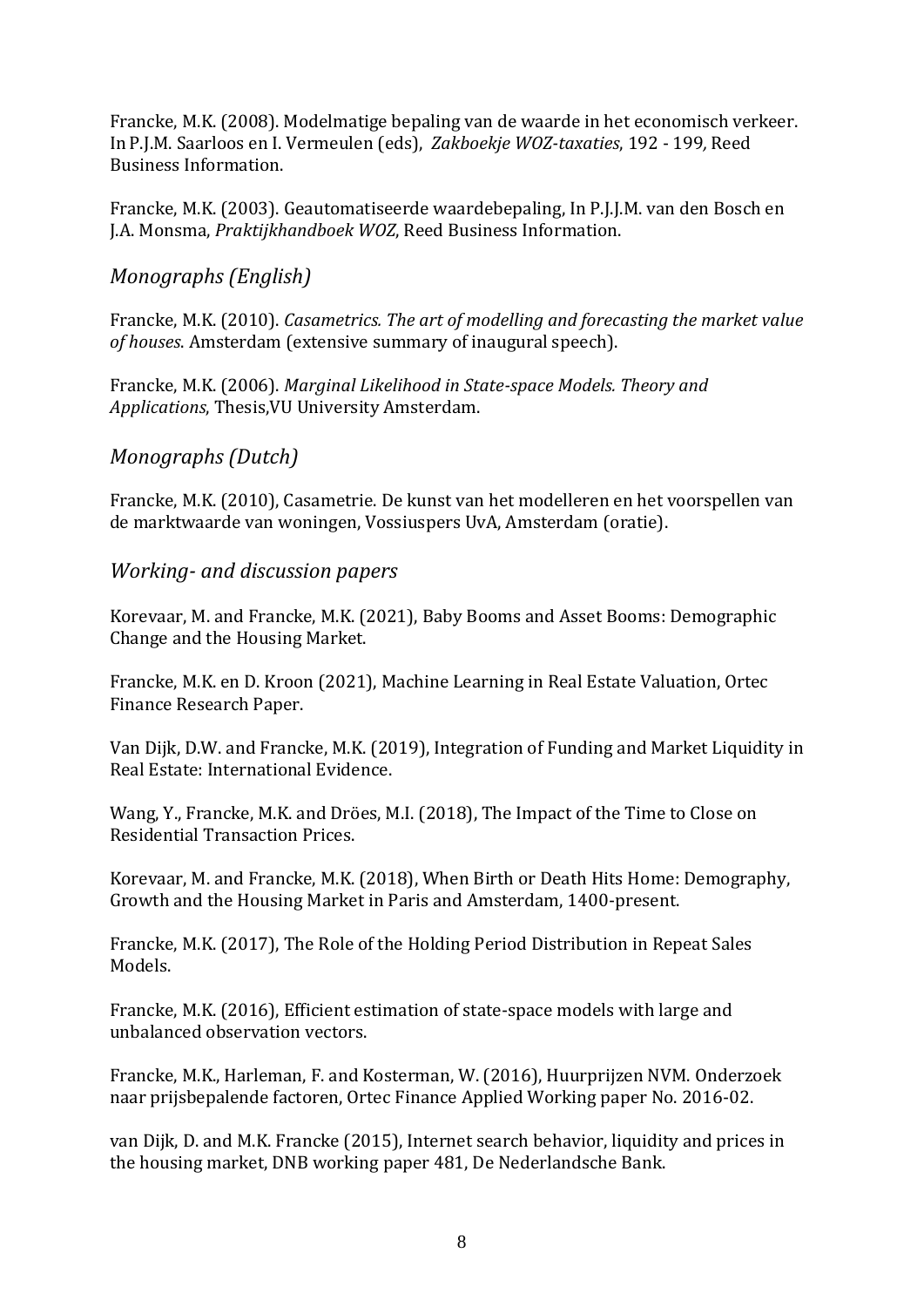Francke, M.K., A. van de Minne and J. Verbruggen (2014). The effect of credit conditions on the Dutch housing market, DNB Working Paper, No. 447 / November 2014.

Francke, M.K. , Schilder, F., Teuben, B., Conijn, J. and Buffing, S.(2014), Markthuren, Applied Working paper No. 2014-4, Ortec Finance.

Van de Minne, A., Francke, M.K. and Conijn. J. (2012), Gevolgen verkopen corporatiewoningen op woningprijzen, Ortec Finance.

Francke, M.K. and van de Minne, A.M. (2011), The effects of demographic changes and supply constraints on Dutch housing prices, Research paper, University of Amsterdam.

Francke, M.K. (2010). Comparing Markets Rents from a User Cost and Reaction model. Applied Working paper 2010-03. Ortec Finance Research Center.

De Wit, E., Englund, P. and Francke, M.K. (2010). Price and Transaction Volume in the Dutch Housing Market. Tinbergen Institute Discussion Papers 2010-039/2 (Paper presented at ERES conference Stockholm, 2009)

Van Bragt. D., Francke, M.K., Kramer B. and Pelsser A. (2009). Risk Neutral Valuation of Real Estate Derivatives. Technical Working paper 2009-02. Ortec Finance Research Center.

Francke, M.K., Vujic, S. and Vos, G.A. (2009). Evaluation of the House Price Models Using an ECM Approach: The Case of the Netherlands*,* Methodological Working paper 2009-05. Ortec Finance Research Center (paper presented at ERES conference, Stockholm, 2009).

Francke, M.K., Kuijl, T. and Kramer, B. (2009). A Comparative Analysis of Dutch House Price Indices. Applied Working paper 2009-02. Ortec Finance Research Center (paper presented at ERES conference, Stockholm, 2009).

Kramer, B., Kuijl, T. and Francke, M.K. (2009). The Impact of House Price Index Specification Levels on the Risk Profile of Housing Corporations. Applied Working paper 2009-03. Ortec Finance Research Center (paper presented at ERES conference, Stockholm, 2009).

Francke, M.K., de Vos, A.F. and Koopman, S.J. (2008). Likelihood Functions for State Space Models with Diffuse Initial Conditions. Tinbergen Institute Discussion Papers 2008-040/4*.*

Francke, M.K., de Vos, A.F. (2008). Bayesian Unit Root Tests and Marginal Likelihood. Technical paper, http://www.abs.uva.nl/pp/MKFrancke/.

Francke, M.K., de Vos, A.F. (2008). An Efficiency Correction Model. Technical paper, http://www.abs.uva.nl/pp/MKFrancke/.

Francke, M.K., de Vos, A.F. (2007). Marginal Likelihood based Tests on Cointegration in the Engle-Granger Model. Technical paper,<http://www.abs.uva.nl/pp/MKFrancke/> (paper presented at ESEM conference, Budapest, 2007).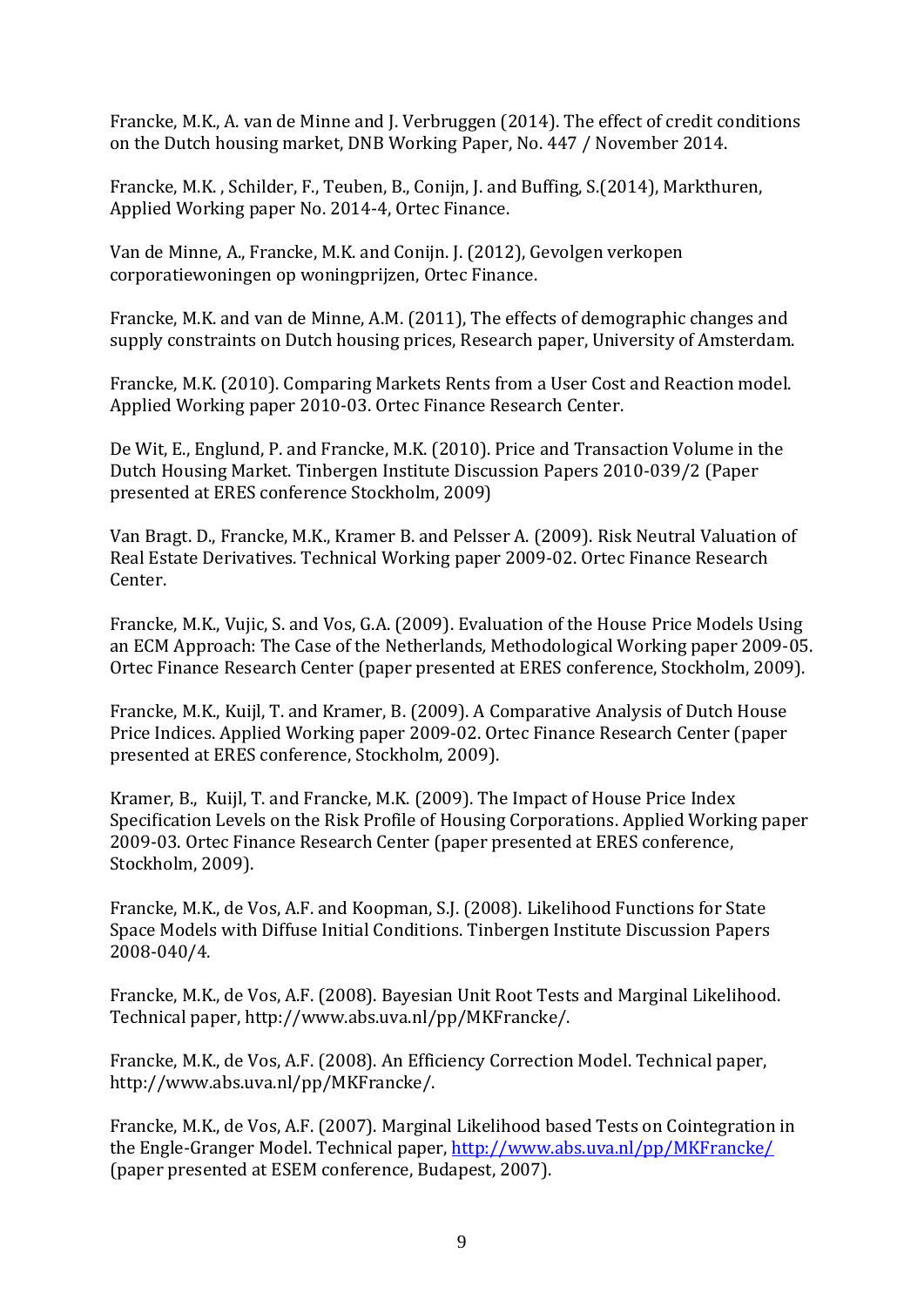# *Seminar and conference presentations (from 2017)*

#### **Baby Booms and Asset Booms: Demographic Change and the Housing Market**

Seminars: Tinbergen Institute, Spatial Economics Seminar, January 28, 2021; Cleveland Fed, online, April 14, 2021.

**Daily Market-to-Market Commercial Property Price Indicators** Conferences: AsRES Conference, Shenzhen, July 7 – 10, 2019.

#### **Precision in Context Theory: When Buyers Counter Above the Asking Price, Precise Prices Are Suboptimal**

Conferences: AsRES Conference, Shenzhen, July 7 – 10, 2019.

#### **Dealing with Unobserved Heterogeneity in Hedonic Price Models**

Conferences: Weimer School, West Palm Beach, May 18-19, 2018; International AREUEA conference, Guangzhou, June 12-15, 2018. Seminars: Laval University, Quebec, October 1, 2018; Maastricht University, Advances in

Real Estate Valuations – Machine Learning and Big Data, December 18, 2019.

#### **When Birth or Death Hits Home: Demography, Growth and the Housing Market in Paris and Amsterdam, 1400-present**

Conferences: International AREUEA conference, Milan, June 24 – 26, 2019 (by Matthijs Korevaar)

Seminars: University of Illinois, Chicago, September 27, 2018.

**Integration of Funding and Market Liquidity in Real Estate: International Evidence**  Conferences: Weimer School, West Palm Beach, May 17-18, 2019; International AREUEA conference, Milan, June 24 – 26, 2019; ReCapNet Conference, Mannheim, November 14–15, 2019 (by Dorinth van Dijk).

#### **The Impact of the Time to Close on Residential Transaction Prices**

Conferences: Weimer School, West Palm Beach, January 18-20, 2019; International AREUEA conference, Milan, June 24 – 26, 2019 (by Yumei Wang).

#### **Transaction Based Indices for Commercial Real Estate Derivatives**

Seminars: ERES Real Estate Derivatives industry seminar / CUREM, October 13, 2017, Zurich.

#### **The Role of the Holding Period Distribution in Repeat Sales Models**

Conferences: Real Estate Research Symposium, UNC-Chapel Hill, October 6, 2017; Weimer School, The Future of Real Estate, West Palm Beach, May 19, 20, 2017; Annual conference of European Real Estate Society, Reading, June 27-30, 2018; International Conference on Real Estate Statistics, Luxembourg, February 20 -22, 2019. Seminars: Real Estate Index Seminar Amsterdam, Amsterdam, July 6, 2017; Real Estate Price Dynamics Platform MIT, August 23, 2017; Ortec Finance Research Meeting, Amsterdam, February 2, 2018.

#### **The Illiquidity Premium of Non-listed Real Estate Investment Funds**

Conferences: International AREUEA conference, Milan, June 24 – 26, 2019.